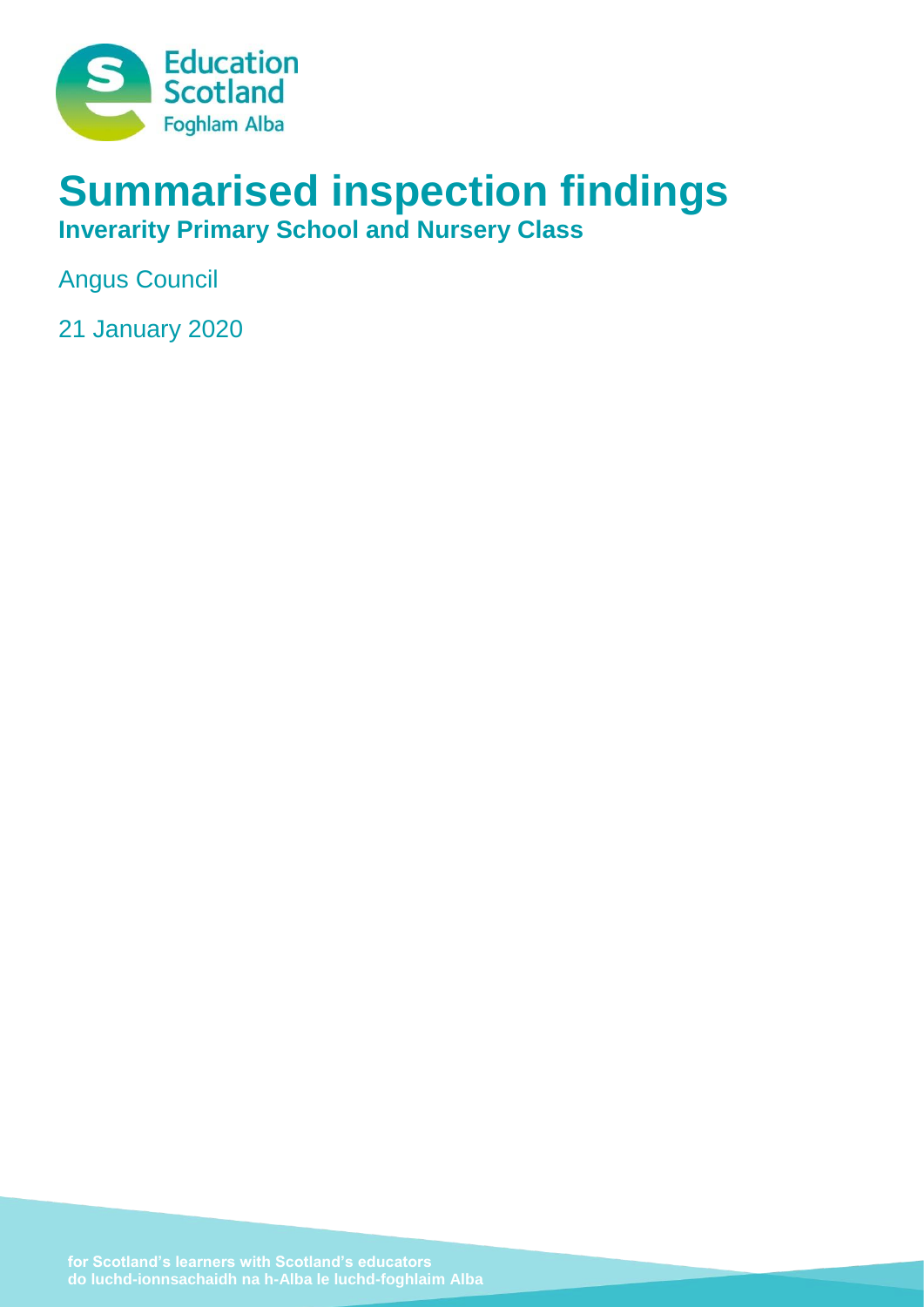# Key contextual information

Inverarity Primary School is a small rural school located outside Forfar in Angus. There is a nursery class along with two primary classes. At the time of inspection, there were 13 children in the nursery and 32 children in the primary school.

# **1.3 Leadership of change good**

This indicator focuses on collaborative leadership at all levels to develop a shared vision for change and improvement which is meaningful and relevant to the context of the school within its community. Planning for continuous improvement should be evidence-based and linked to effective self-evaluation. Senior leaders should ensure the need for change is well understood and that the pace of change is appropriate to ensure the desired positive impact for learners. The themes are:

- $\blacksquare$  developing a shared vision, values and aims relevant to the school and its community
- $\blacksquare$  strategic planning for continuous improvement
- $\blacksquare$  implementing improvement and change
- **n** The headteacher and staff have taken positive action to review the vision, values and aims over the last year, in partnership with children, staff and parents. The strong leadership of the headteacher has enabled the school and wider community to develop and promote their vision. Staff have a sound understanding of the social, economic and cultural context in which children and families live. This helps them to deliver the school's vision, values and aims. The headteacher and staff use the updated values and aims increasingly well to inform and evaluate improvements.
- The headteacher has a clear direction for improvement of the school, with high expectations of both staff and children. This aspiration contributes strongly to enhancing the nurturing climate and inclusive ethos across the school. The headteacher has very effectively guided the strategic direction of improvements for learners and the pace of changes is well-managed. The headteacher is leading important aspects of development well, such as ensuring a clearer focus on developing the curriculum.

The school improvement plan takes good account of the values and aims of the school, as well as national priorities. Through the plan, the headteacher has identified key priorities, taking account of self-evaluation and using available data. Supported by the headteacher, staff are involved in deciding the priorities for improvement, based on evidence from collective self-evaluation. They have identified action points in relation to addressing any attainment gaps, in line with national guidance. There are signs that improvement actions are having a positive impact on children's learning, for example, in relation to literacy. The school uses creative and innovative approaches well to illustrate school improvement work, through their school improvement journey wall.

**n** Staff work well together and are becoming more confident in understanding what the school does well and what needs to improve further. The headteacher empowers members of staff to take various leadership opportunities across the school. Examples include reviewing and developing a new approach to aspects of literacy across school, and leading the development of science, technology, engineering and mathematics (STEM) in the upper stages. As planned, the headteacher should continue to extend collaborative leadership opportunities for all staff, linked to evidence-based improvements. The headteacher has rightly identified the need to continue to monitor and measure the impact of change and improvements.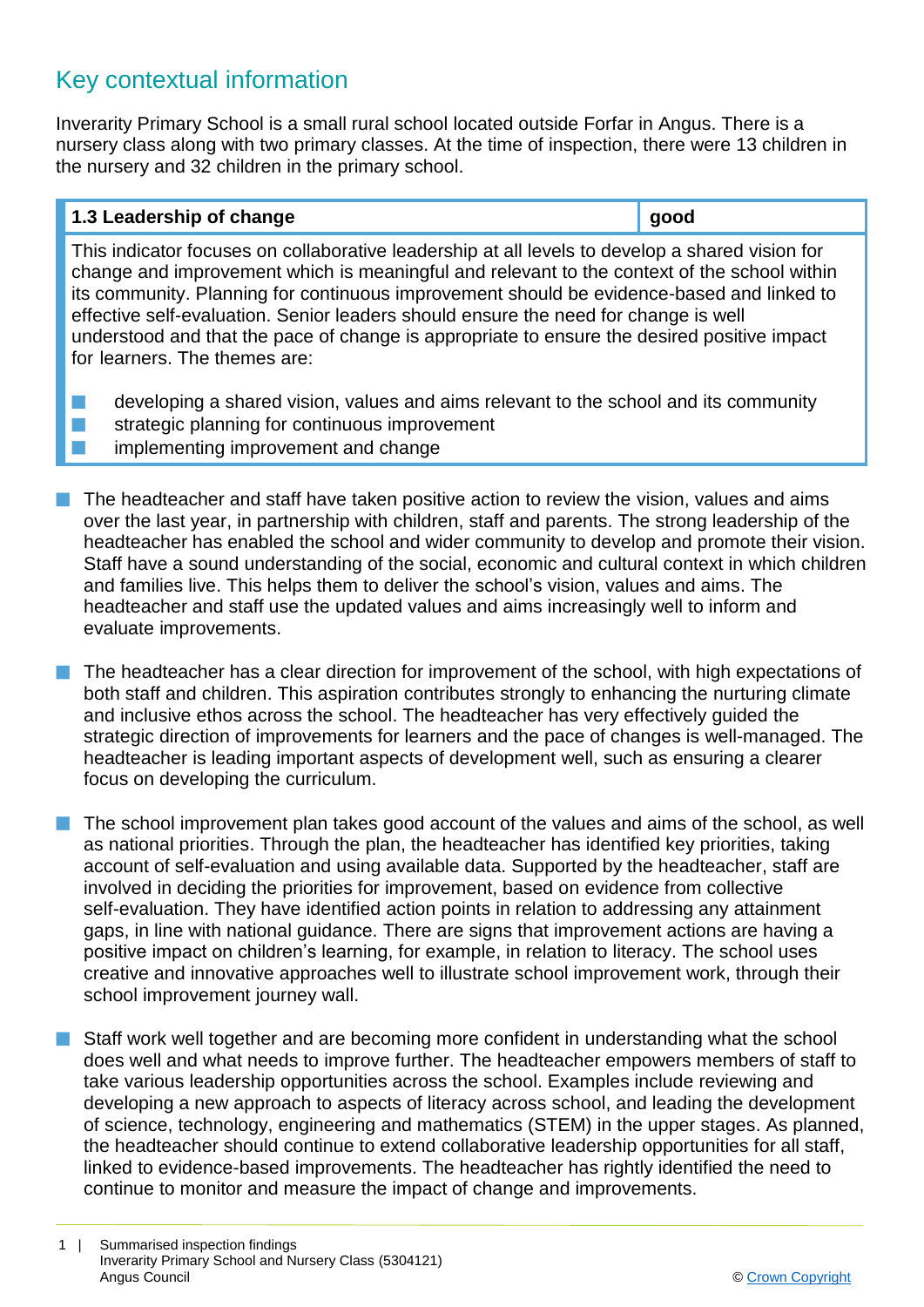- $\blacksquare$  The headteacher and staff work very well with parents and partners in the local community of Inverarity. Parents are involved in school improvement through strong partnerships with the supportive Parent Council and the wider parental community. Parents support many learning activities in and out of class. A parent/carer café takes place to share features of school life including improvement priorities. To support improvement, the school asks parents for feedback following events at school. Staff lead workshops focusing on areas of learning, which are positively received by parents. As a result, parents are becoming more involved in supporting their child's learning.
- **n** Partners are very positive about relationships with the school. The headteacher has responded very well to feedback from parents regarding issues that are important to them. Through the headteacher's leadership, working with parents, partners, Angus Council and the community, there is clear evidence of improvement. To promote children's wider achievement, the school offers a variety of clubs and the school playground is now open out of hours. Parents and partners are very positive about these improvements. Parents and children report increased physical activity of children along with benefits of using the playground as a safe environment to play and socialise. Children state that they very much enjoy the new opportunities and spend more time playing outside with their friends. As planned, the school should continue to extend working with parents and partners in ongoing consultation, planning and evaluation of school improvements.
- $\blacksquare$  Children have a clear voice in the wider life of the school and all are involved in pupil participation groups. Each group takes forward aspects of school improvement. In addition to their groups, children are empowered to undertake a range of leadership roles to support improvements. Examples include children acting as playground leaders and older children acting as buddies for younger ones. The headteacher and staff seek children's views through various means, such as questionnaires and focus group discussions. Children show confidence in sharing positive developments through the visible school improvement journey wall. As a next step, staff should continue to encourage children to lead and reflect on improvements further, including for example, with the wider community.
- $\blacksquare$  Staff participate in a wide variety of professional dialogue opportunities. To enhance an outward focus, there is now a need for staff to extend their research and include practitioner enquiry to support improvement further.
- The headteacher and staff have given due consideration for the best use of their allocation of Pupil Equity Funding. They have identified areas of focus, for example improving aspects of literacy. As a result of this focus, the school can demonstrate improvements in literacy. The school ensures that no child misses out on opportunities. Staff should continue to develop their skills in gathering and analysing information, in order to ensure best use of targeted funding to secure better outcomes for individual children.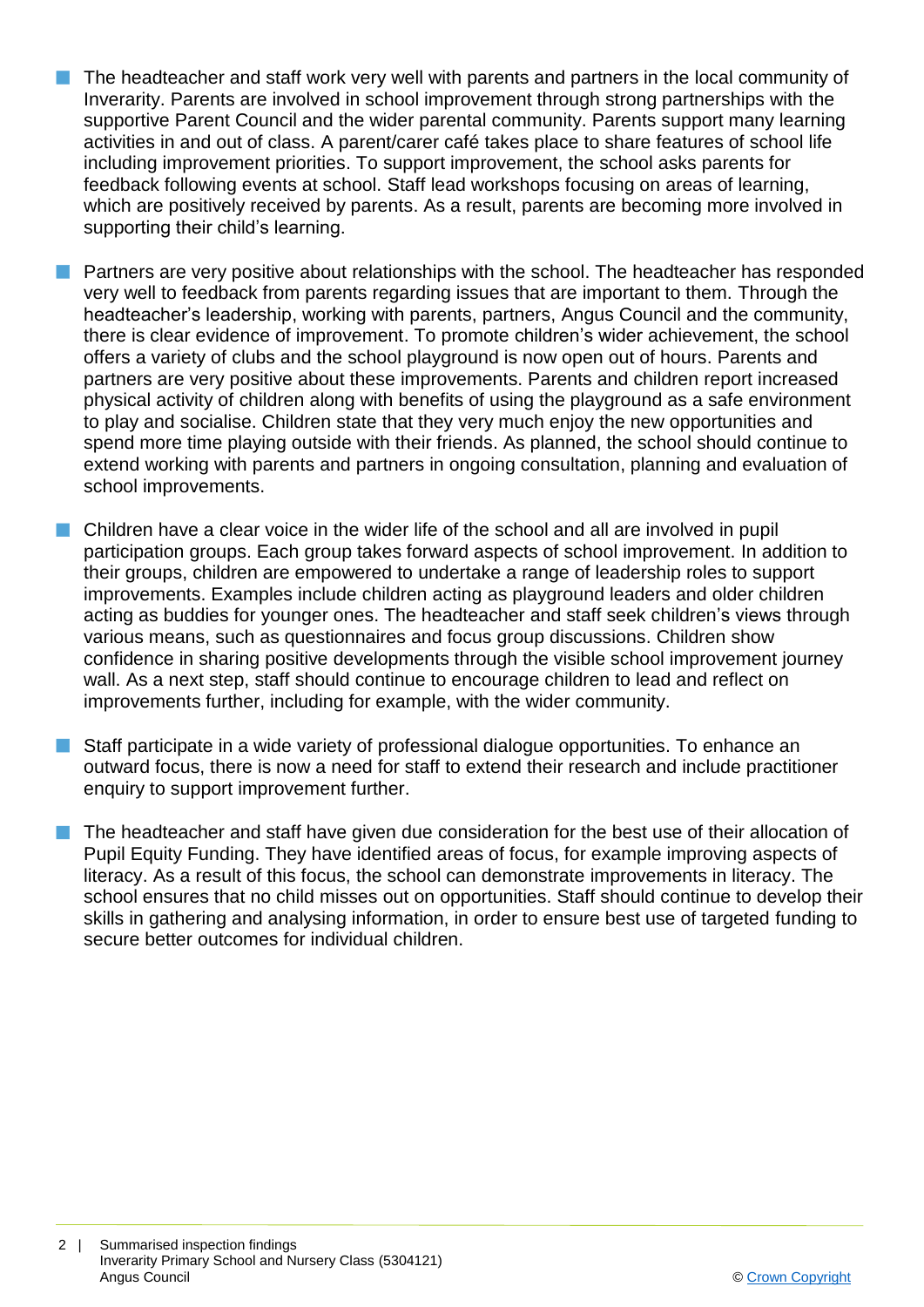| 2.3 Learning, teaching and assessment | $\vert$ good |
|---------------------------------------|--------------|
|---------------------------------------|--------------|

This indicator focuses on ensuring high-quality learning experiences for all children and young people. It highlights the importance of highly-skilled staff who work with children, young people and others to ensure learning is motivating and meaningful. Effective use of assessment by staff and learners ensures children and young people maximise their successes and achievements. The themes are:

- **n** learning and engagement
- $\blacksquare$  quality of teaching
	- effective use of assessment
- planning, tracking and monitoring
- **n** Inverarity is a welcoming, nurturing, friendly school, with a culture which reflects a commitment to children's rights and positive relationships. This creates a calm, happy environment where children are eager to learn. Positive relationships between staff, children and their peers across the school contribute to purposeful learning environments. Children are well behaved, polite and take great pride in their school. They know that the headteacher and staff seek and value their views. They are proud that this has resulted in improvements that they have helped to bring about.
- $\blacksquare$  Children are enthusiastic and eager to learn. They engage well working individually, in pairs and groups. In most lessons, children are motivated and engaged in their tasks and activities. At times, learning can be overly teacher-directed, which inhibits learning. As planned, staff should develop further opportunities to enable children to lead more of their learning. This would allow them to develop greater independence and deepen their understanding of the purpose of their learning.
- $\blacksquare$  Children work well together to support each other's learning. Staff share the purpose of learning with children. At times, children do not always know fully how to achieve success in their learning. Staff now need to give children more focused feedback on their successes and what they need to do to improve.
- n Teachers provide engaging, relevant contexts, which motivate children and provide a safe environment for them to take risks in their learning. Tasks that provide challenge build successfully children's resilience. Children exercise choice when planning new learning as a class and when choosing levels of challenge within their own learning. Overall, staff need to continue to extend the level of challenge and expectations for children and develop open-ended approaches to learning. To encourage children to think more deeply about their learning, teachers need to extend the use of more open questioning. This includes the need to develop further children's higher-order thinking skills.
- Staff provide well-organised learning environments. Creative, play-based learning activities at the early stages stem from children's interests and ideas. Where this approach is used well, it motivates children to engage independently in investigative learning. Undertaking this on their own and with each other, promotes children's curiosity, independence and confidence. The school is well placed to develop this approach further and ensure these experiences provide children with more focus and progression in their learning. The headteacher and staff utilise the rich learning opportunities available in the school grounds, local community and further afield. As planned, staff should continue to extend use of the outdoors, to support further creative approaches to learning and teaching.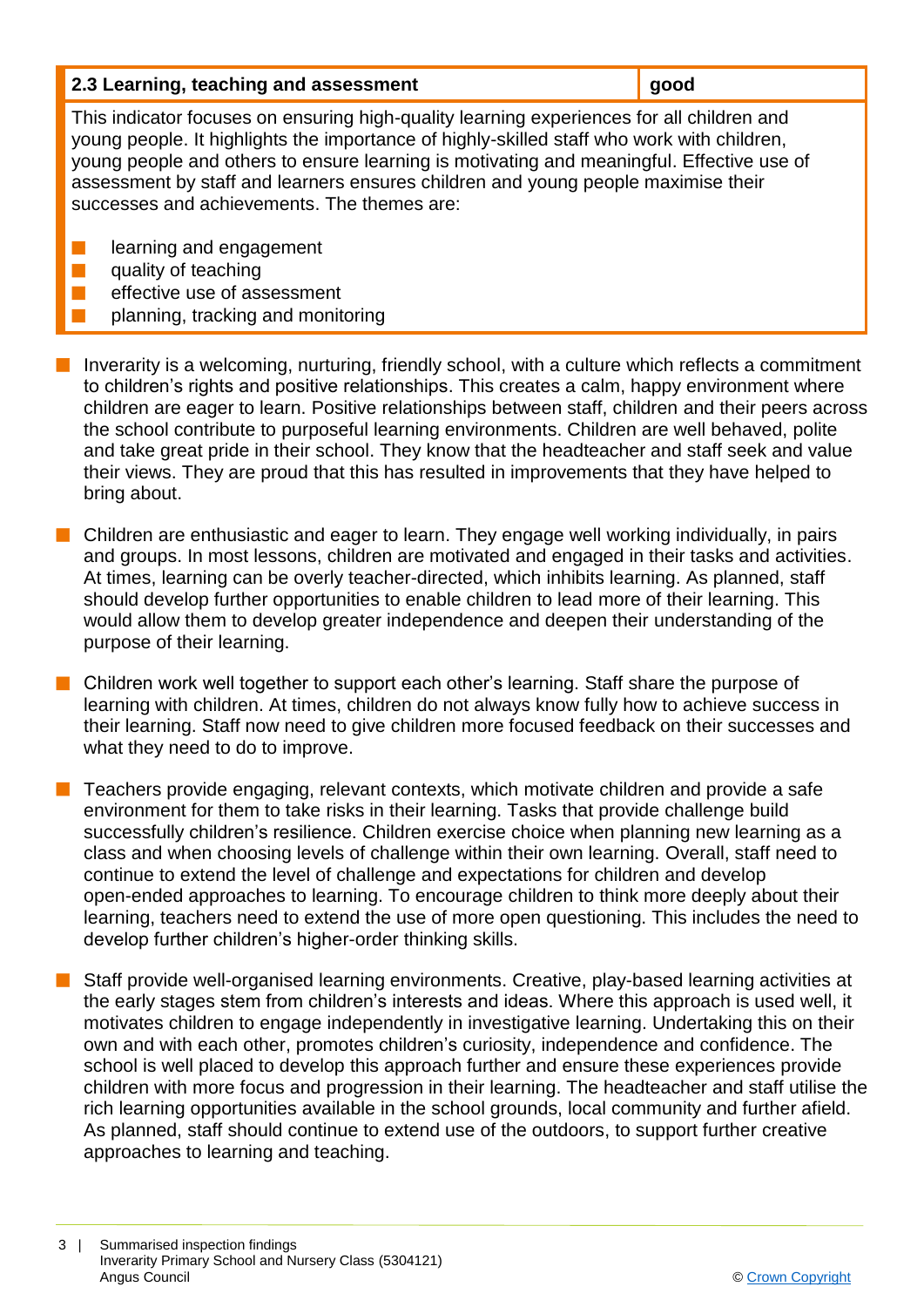- $\blacksquare$  Teachers give clear instructions and explanations to children. Staff, including specialists, provide appropriate and well-targeted support. Teachers make links within their teaching to revisit, support and reinforce learning. Staff use digital technology effectively to extend, enhance and support learning for all children and to remove barriers to learning for individual children.
- $\blacksquare$  Teachers plan lessons well, at appropriate levels, based on the experiences and outcomes of Curriculum for Excellence. The school's revised approach to planning appropriately over different timescales supports continuity in learning. Staff helpfully share medium and long term planning with parents through, for example, class newsletters. Teachers evaluate progress and identify next steps for individuals and groups. As a next step, there is now a need to involve learners more in planning learning.
- n New approaches to learning and teaching in literacy are providing valid and reliable assessment evidence, through more regular reviewing of learning. Children self-assess their writing and discuss this with a teacher. Staff should now extend the use of peer assessment and build on good practice across the school in providing children with feedback on their writing. Teachers' observations identify how well learning is progressing in literacy and numeracy. They are developing the use of holistic assessments, to review children's understanding and application of skills in different and unfamiliar contexts. There is a need to continue to focus on assessment, to ensure it is embedded in planning, learning and teaching across the curriculum.
- $\blacksquare$  The school tracks children's progress effectively towards national standards in literacy and numeracy. Teachers discuss tracking information with the headteacher regularly, including predictions for individual and group attainment. The headteacher and staff identify appropriate support and interventions to address any concerns regarding children's progress. There is now a need to extend teachers' tracking and monitoring of attainment across all curricular areas.
- n Moderation of writing has led to improved teachers' professional judgements of achievement of a Curriculum for Excellence level. Staff recognise the need to extend the use of the National Benchmarks to support assessment and moderation of standards across all curricular areas. As planned, they should continue to work together within the school, and with cluster schools, to develop a shared understanding of national standards. Staff should utilise these opportunities to ensure their professional judgement of progress, attainment and achievement are robust.
- The headteacher and staff, including specialists, jointly plan learning to meet the needs of children facing additional challenges. This ensures that children make appropriate progress from prior levels of learning. Staff utilise and review specific interventions and approaches well, to ensure they result in positive outcomes for all learners.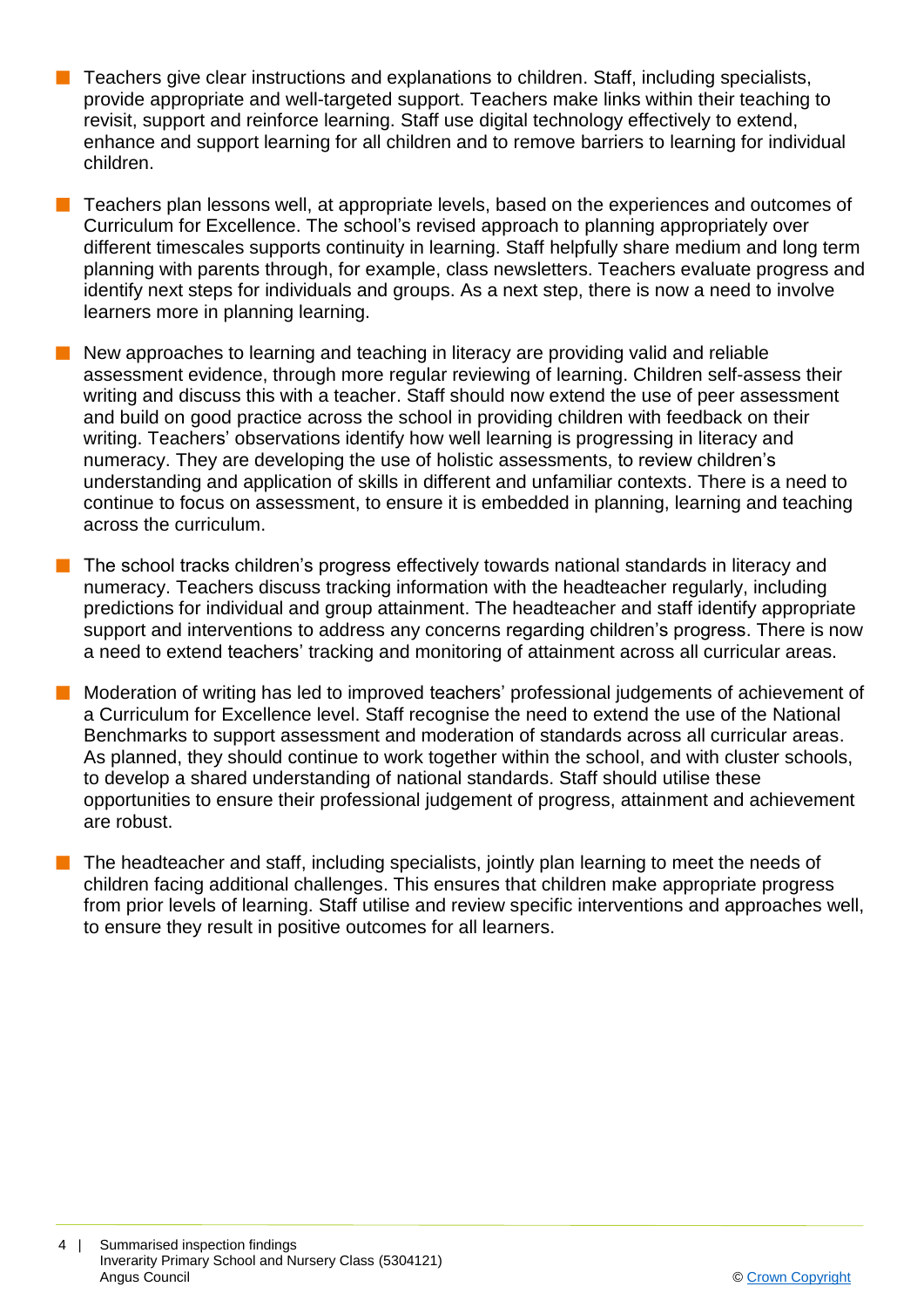# **2.2 Curriculum: Learning pathways**

**n** See choice QI.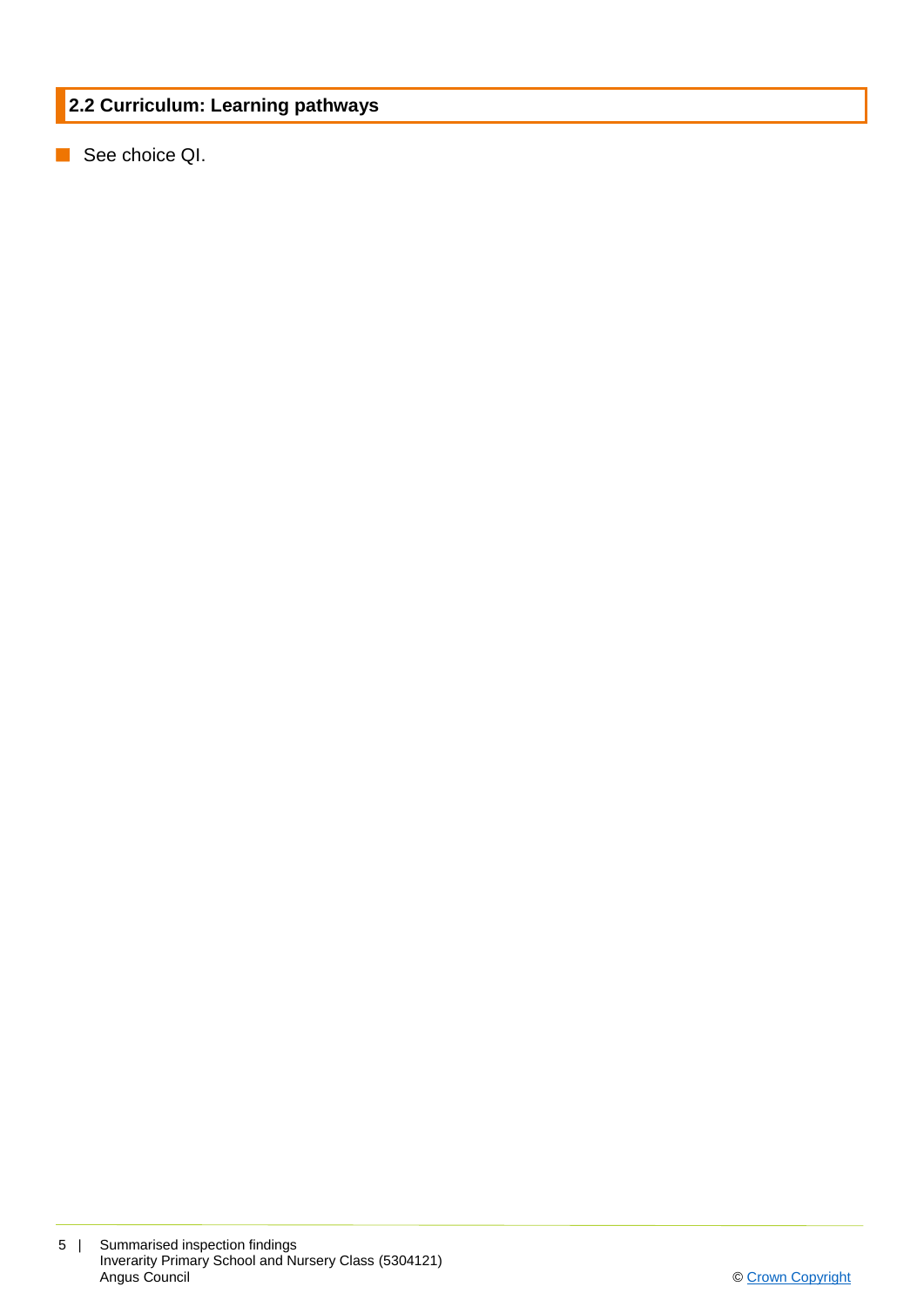## **2.7 Partnerships: Impact on learners – parental engagement**

- $\blacksquare$  The school recognises the variety of ways in which parents contribute to a child's time in school, particularly where children experience barriers to their learning. Parents engage very effectively to make improvements in the school. This arises through strong partnerships with the Parent Council; the many parents who volunteer in school; and parental support in fundraising.
- $\blacksquare$  Parents appreciate the recent changes which have benefited their children. Parents value the time and prompt attention that the headteacher and staff give to addressing queries that they may have. Parents appreciate the recent workshops led by staff to share aspects of literacy. The school should build on these successes to involve parents further in their children's learning.
- The school involves parents in taking forward improvement priorities. The school should continue to engage with parents around the development of the curriculum rationale in order to share how children can be supported in their learning
- The school enjoys very positive partnership working with local businesses and farms in the community, along with wider community partners. Examples include the links between the parent council, the community council and the church.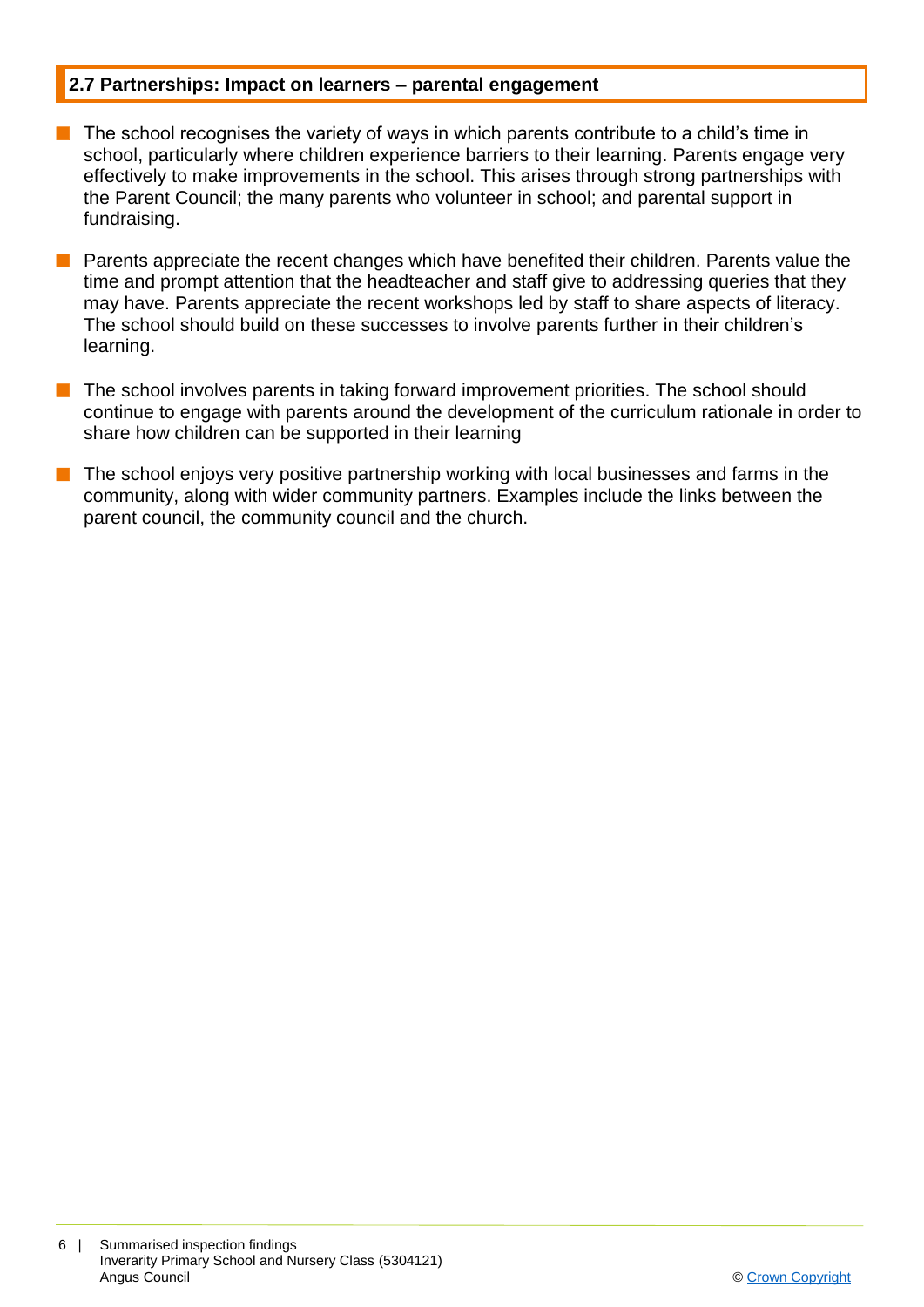# **2.1 Safeguarding**

**n** The school submitted self-evaluation information related to child protection and safeguarding. Inspectors discussed this information with relevant staff and, where appropriate, children. In addition, inspectors examined a sample of safeguarding documentation. Areas for development have been agreed with the school and the education authority.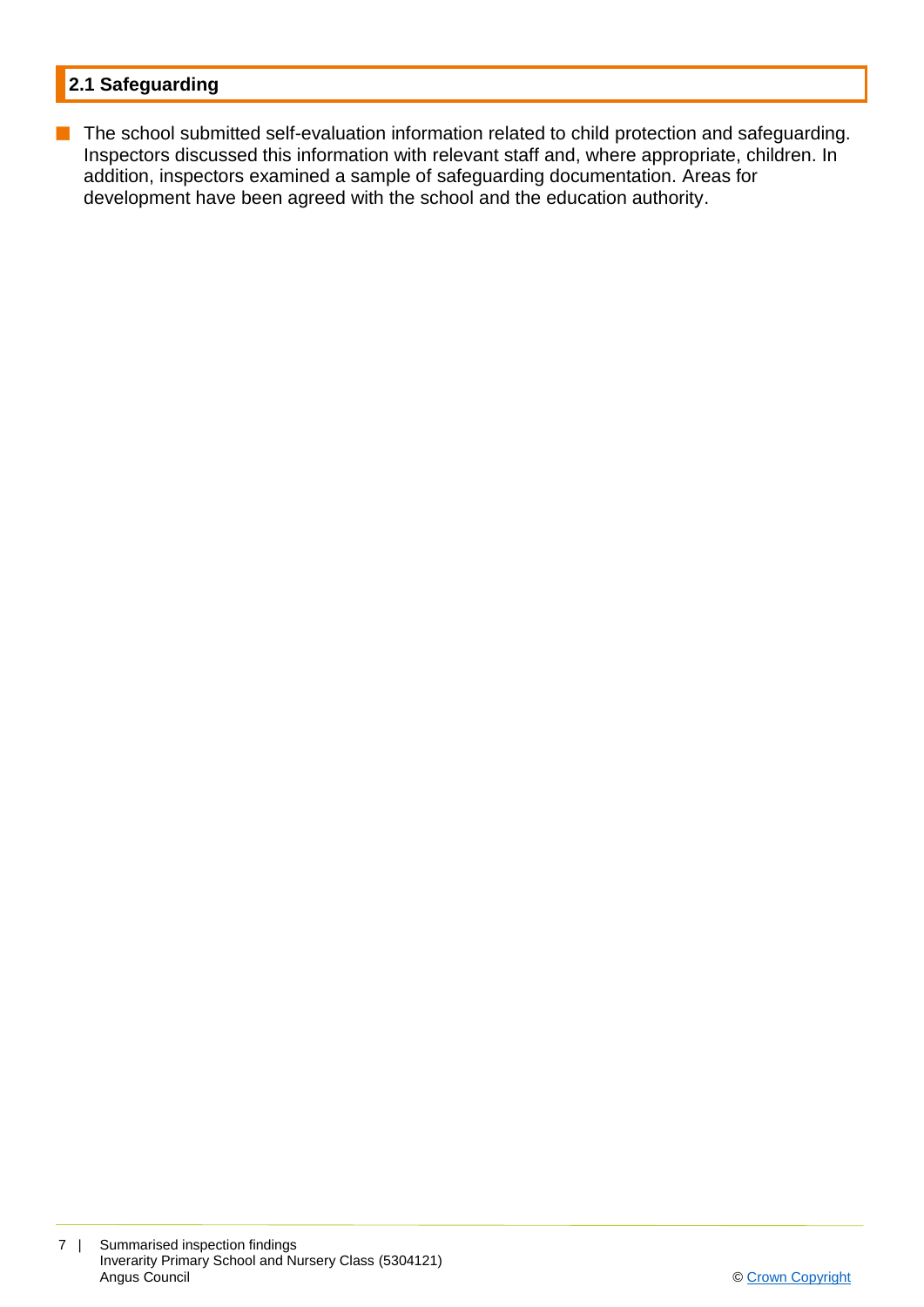# **3.1 Ensuring wellbeing, equality and inclusion very good**

This indicator focuses on the impact of the school's approach to wellbeing which underpins children and young people's ability to achieve success. It highlights the need for policies and practices to be well grounded in current legislation and a shared understanding of the value of every individual. A clear focus on ensuring wellbeing entitlements and protected characteristics supports all learners to maximise their successes and achievements. The themes are:

- $\blacksquare$  wellbeing
- $\blacksquare$  fulfilment of statutory duties
- $\blacksquare$  inclusion and equality

 $\blacksquare$  Within Inverarity Primary School, there is a very positive and nurturing ethos. Wellbeing and inclusion are key features of the school. Children talk knowledgably about the actions they can take to ensure their wellbeing. The wellbeing indicators feature visually in the school and children are developing a good understanding of them. For example, children know what a healthy diet is, the importance of exercise and how to keep themselves emotionally healthy. As a result of a focus on improving physical activity, children report feeling stronger, having more stamina and finding it easier to complete repeat activities. Children understand their responsibility in decision making and the role society has to keep them safe. This includes, for example, through their links with the community police officer in relation to road safety. Children understand what it means to be happy and how to support others.

The school has created a strong culture of collaboration and is building a wide range of effective partnerships, delivering positive outcomes for children and the wider community. Opening up the school grounds outwith hours and the creation of well attended sport and dance clubs has increased levels of children's physical activity. These opportunities provide children, including those with barriers to learning, with improved access to safe spaces in which to socialise and be physically active. Increased involvement with other primary schools is building children's confidence, supporting them to build friendships and relationships outwith school. Children report that participation in these activities is beginning to address issues of resilience in response to experiencing challenge and change.

 $\blacksquare$  The headteacher ensures that staff have a shared understanding of their role and responsibility for the wellbeing of children. This is evident throughout school life. Staff know children's needs well and are responsive to changing circumstances. As a result, relationships throughout the school are very positive. Children and staff demonstrate care and respect for each other, and for visitors to the school. Children have confidence and trust in their relationships with the adults at school. They have many opportunities to express their views and opinions and do so in a safe, nurturing environment. Children are included, engaged and involved as active participants in the life of the school.

 $\blacksquare$  Staff undertake appropriate professional learning activities, which support them well to understand children's individual needs. This is helping increase their knowledge of which interventions would prove most effective in supporting children to overcome barriers to their learning. Examples include professional learning in approaches to aspects of language development, with support from allied health professionals. Because of this, staff are more confident in supporting individual children, resulting in improvements in children's self-esteem and confidence in learning.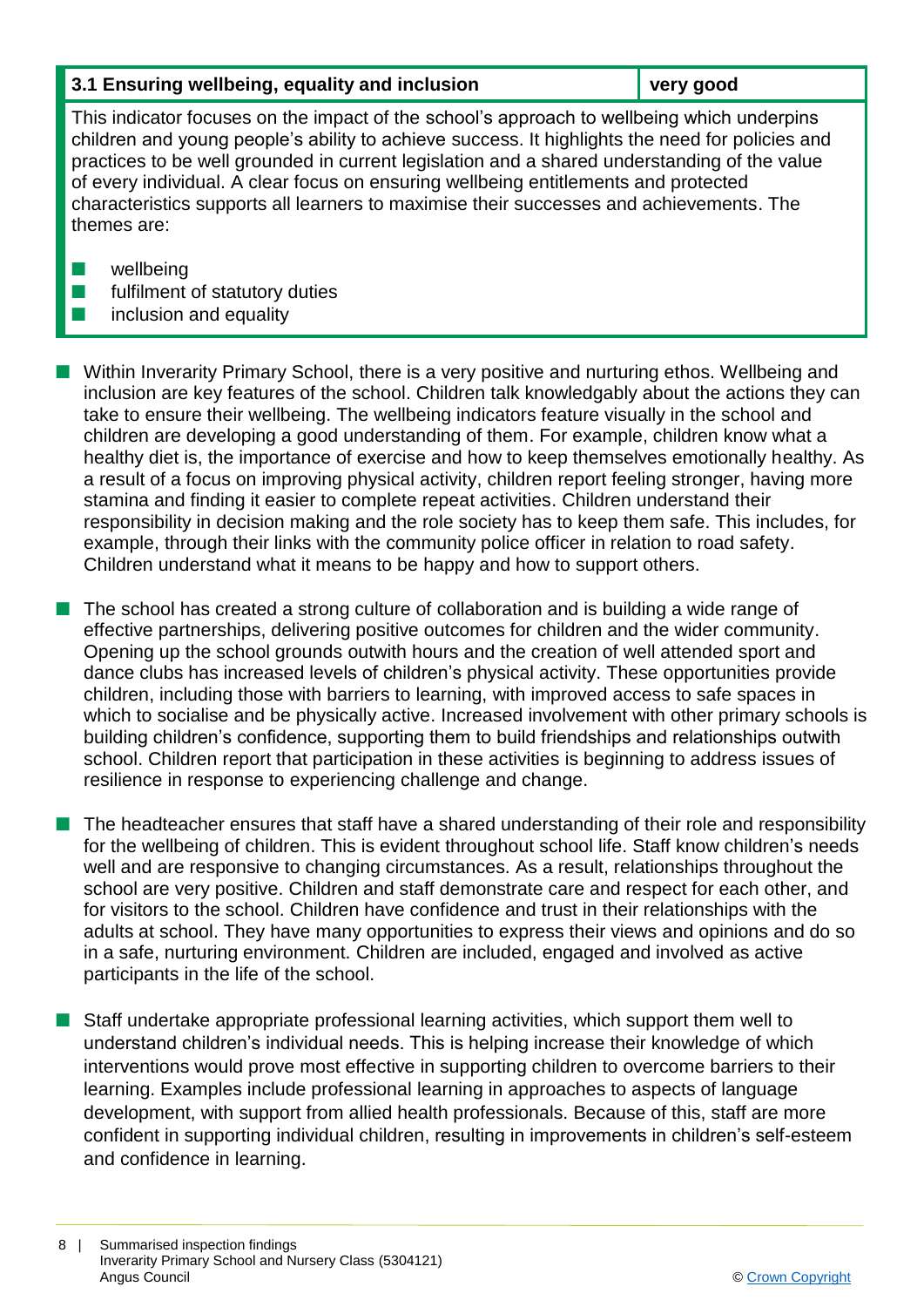- **n** Children's attendance levels are very high, and there have been no exclusions over the last two sessions.
- The school is meeting the duties of the Schools (Health Promotion and Nutrition) (Scotland) Act 2007 to promote the school meals service, ensure access to free drinking water throughout the day and to protect the identity of children entitled to free school meals.
- $\blacksquare$  The school has very effective procedures in place to identify additional support that individual children may require. The headteacher has a good understanding of responsibilities related to statutory duties. She has a clear overview of children's learning needs across the school. Through focused discussions and meetings with staff, she reviews this information very well to deploy support staff. This ensures children receive the support they need, when they need it.
- Staff are increasingly confident in identifying barriers to learning and adapting interventions to meet individual children's needs, making effective use of local authority guidance. Where more targeted intervention is required, children have individualised educational programmes (IEPs). IEPs feature clear actions to address the main barriers that the child is facing. Children are involved fully in identifying their targets. Staff deploy a range of appropriate interventions to support children. Pupil support assistants work very well with children, providing valuable support to ensure children can access their learning. Due to the school's effective approach, children who face barriers to learning are achieving well, and making appropriate progress in their learning. Children requiring additional support are developing their confidence in preparation for transition for their move onto secondary school.
- n The school celebrates diversity through a range of events and celebrations. Religious and moral education supports children to develop their understanding of other faiths. The school should now develop the curriculum further, supporting children to become more aware of themselves as global citizens.
- Inclusion is an important aspect of the school's work. Children requiring additional support are included well in classes and in learning opportunities with partners beyond the school. There are very effective strategies in place, which are improving attainment and achievement for children who face challenges. The school effectively monitors and tracks achievements of children experiencing a range of barriers to learning, including socio-economic disadvantage. This supports staff well to identify children making appropriate progress and plan for those for whom additional support may be required.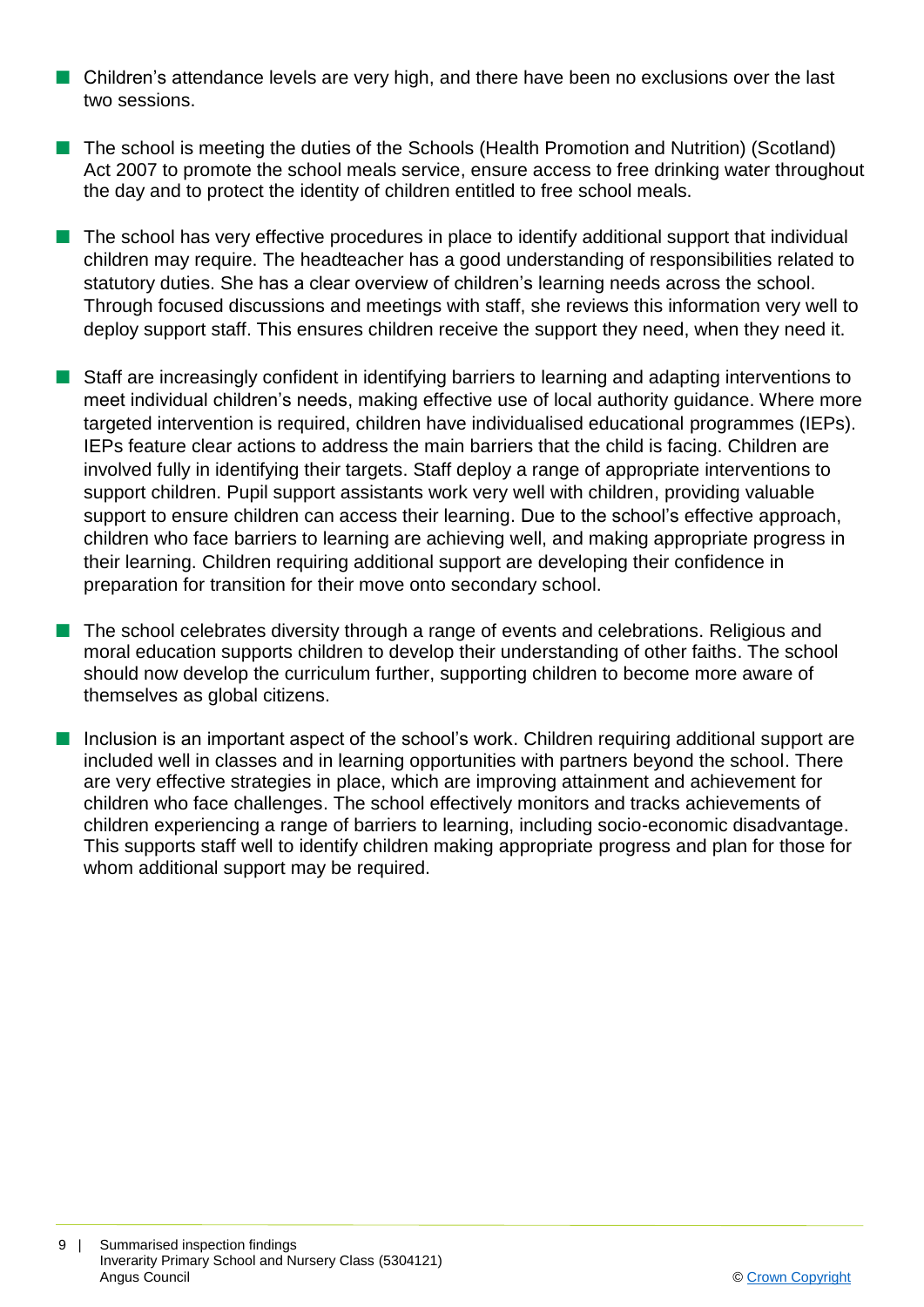| 3.2 Raising attainment and achievement | ⊿ good |
|----------------------------------------|--------|
|----------------------------------------|--------|

This indicator focuses on the school's success in achieving the best possible outcomes for all learners. Success is measured in attainment across all areas of the curriculum and through the school's ability to demonstrate learners' achievements in relation to skills and attributes. Continuous improvement or sustained high standards over time is a key feature of this indicator. The themes are:

- $\blacksquare$  attainment in literacy and numeracy
- $\blacksquare$  attainment over time
- $\blacksquare$  overall quality of learners' achievement
- $\blacksquare$  equity for all learners
- **n** Inverarity Primary School is a small school, where the number of children in cohorts varies and is often fewer than four. Therefore, overall statements about progression are made to ensure anonymity for individual children. Within this analysis of data, it is important to recognise the proportion of children across the school who face additional challenge in their learning.
- $\blacksquare$  School data indicates that most children are making appropriate progress towards achieving expected Curriculum for Excellence levels. This includes those with additional barriers to learning. Almost all children attain expected levels in reading and listening and talking, with most attaining expected levels in writing and numeracy. The school's current predictions of children's attainment show they are on track to achieve.

## **Literacy and English**

■ Overall, children's attainment in literacy and English is good.

# **Listening and talking**

■ Overall, most children are making good progress in listening and talking. Almost all children listen well and are respectful of others views and opinions. They talk confidently to each other, in groups and with adults. Children have presented talks to their classes and performed to an audience of adults. They have interviewed parents to find out more about the world of work. Children's skills in listening and talking would benefit from being enhanced through progressively complex activities and experiences.

# **Reading**

■ Overall, children are making good progress in reading. Children across the school talk enthusiastically about the books they are reading. Almost all read known texts fluently, using expression and paying attention to punctuation. At the early stages, children can identify strategies for decoding unknown words and recognise how knowledge of phonics supports this. Children in the upper stages enjoy reading a range of books and can answer inferential, evaluative and literal questions about texts. Children's comprehension of texts is good. To support children to extend their comprehension skills, they would benefit from continuing to have access to more challenging texts across the curriculum.

# **Writing**

■ Overall, children are making good progress in writing. Children at the early stages write for a range of purposes across the curriculum. They write from personal experience and to inform and persuade others. Children in the upper stages write for a range of purposes and are developing knowledge and understanding of a wide range of text forms. Children's skills in writing for different purposes should be enhanced through extending experiences of writing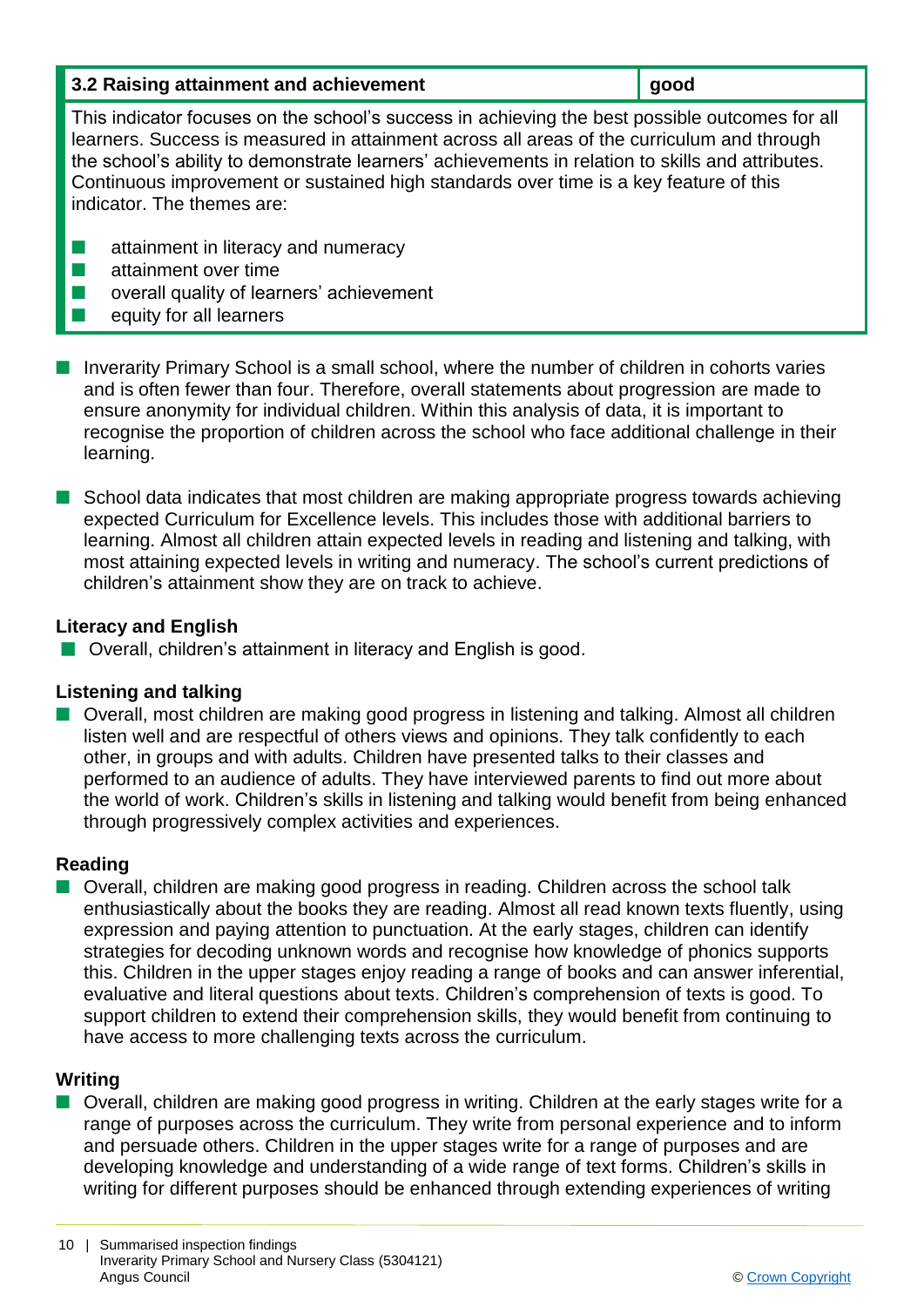further across curriculum areas. Children need to be encouraged to ensure they present written work to consistently high standards across curricular areas.

## **Numeracy and mathematics**

 $\blacksquare$  Overall, children's attainment and progress in mathematics is good.

## **Number, money and measure**

 $\blacksquare$  At the early stages, most children can add and subtract, multiply and divide as part of lessons. Children's skills should be extended through applying independently this knowledge in activities and through a range of contexts to solve real-life problems. Children can use concrete materials to solve problems involving fractions and can explain their thinking to others. Most children can explain the terms numerator and denominator and link this to their learning. At the upper stages, most children solve a range of problems using the four operations. At times, children rely too heavily on written formal methods to find an answer. Children's skills in application of mental strategies for calculation should be enhanced through utilising strategies in a range of contexts across the curriculum.

## **Shape, position and movement**

 $\blacksquare$  At the early stages, children can talk about simple two dimensional (2D) shapes and three dimensional (3D) objects. They apply this knowledge and understanding to solve practical problems in a range of ways. Examples include creating a pyramid from cubes and tessellations in the playground. Children can use their knowledge of coordinates to create treasure maps of the playground. Children at the upper stages name 2D shapes and 3D objects from their properties and understand the mathematical language linked to this. Children need to work more regularly with more complex shapes and objects to embed this learning.

#### **Information handling**

 $\blacksquare$  Children in the early stages have conducted surveys, collected data and presented it in a range of ways. They can use computer packages to produce a range of graphs and can interpret their findings. Children in the upper stages need more experiences to develop their information handling skills and to apply these across the curriculum. They should develop skills to use digital technology to organise and display data. Children across the school need to develop the language of probability and apply this to real-life contexts.

#### **Attainment over time**

■ Overall, most children are making good progress form their prior levels of attainment. Over recent years, attainment has improved, with almost all children achieving expected levels in reading and listening and talking. Most children are attaining expected levels in writing and numeracy in numeracy. Teachers track individual children's progress over time, based on their professional judgements. As identified by the headteacher, there is a need to extend tracking and increase professional dialogue around teachers' understanding of achievement of a level. This is to ensure teachers' professional judgements become increasingly reliable.

## **Overall quality of learners' achievements**

- All children are proud of their achievements, which are recognised and celebrated on displays, in class and at assemblies. The school has organised and planned opportunities for achievement beyond the classroom for all children. The headteacher and partners effectively plan together, to ensure children have opportunities to gain skills and achieve success within and outwith the school.
- $\blacksquare$  All children develop skills, including confidence, through their leadership roles in the school and their involvement in sport, music and artistic events. For example, the majority of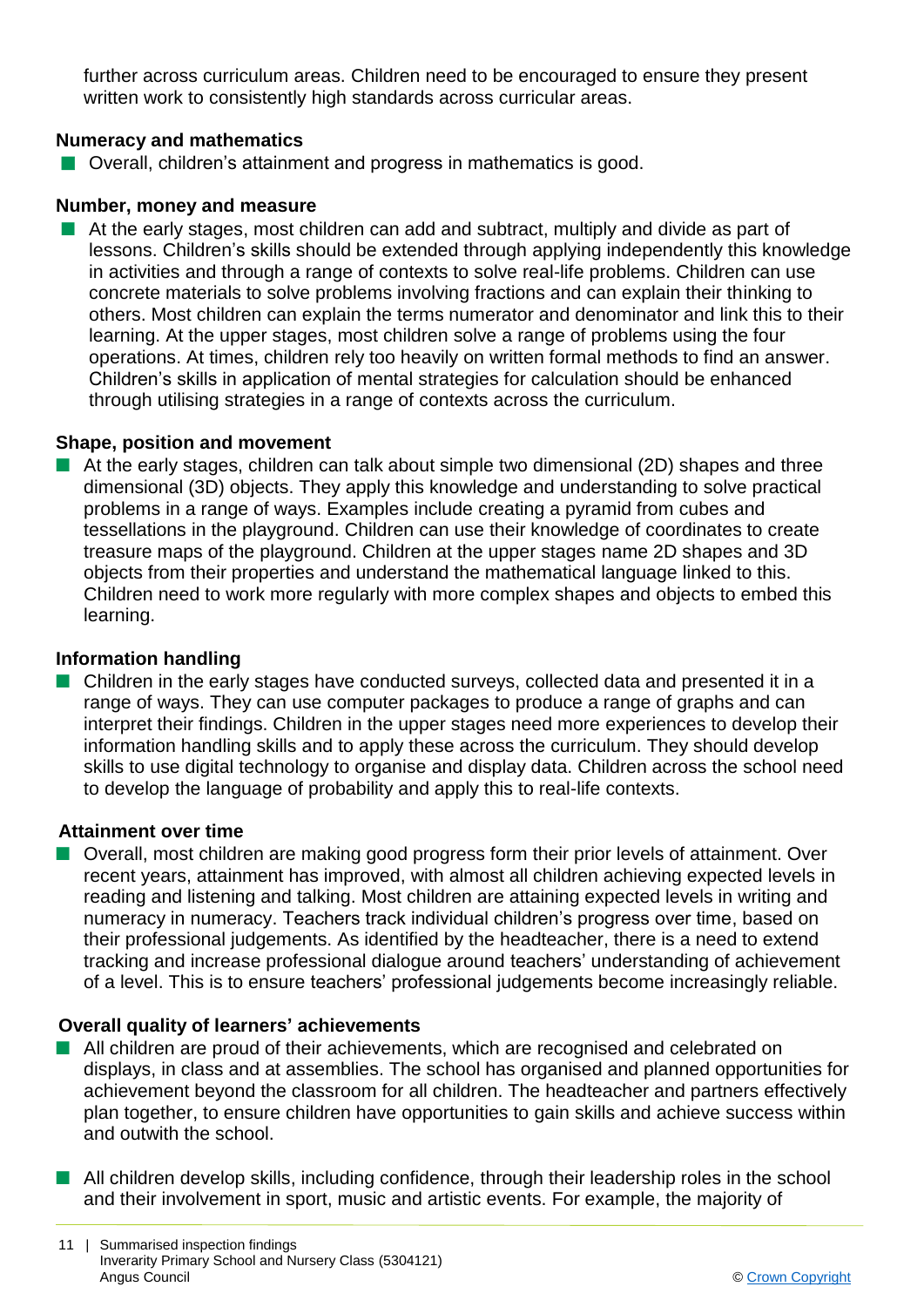children participate in football, cross-country or dance clubs after school. Children talk about how their participation in these clubs is developing skills, which help them perform better. Children report that access to the playground after school and in the evenings is developing further their social skills and physical fitness. Children enjoy participating in inter-school events and are proud of successes, for example in cross-country. Older children can explain skills for learning, life and work and how these link to their future employment. For example, the recent MacMillan coffee morning provided a rich learning opportunity for members of the pupil council to apply organisational skills.

# **Equity for all learners**

■ There are very effective systems in place to promote equity of success and achievement for children. The headteacher carefully plans with partners and parents to ensure the removal of potential barriers to learning for children. Through a targeted approach utilising Pupil Equity Funding, the school has raised attainment in aspects of literacy. This has supported raising the attainment of individuals and groups of learners in literacy, in particular those who face additional challenge. Staff should continue to review the impact of targeted interventions and approaches to ensure they are achieving the maximum impact for children.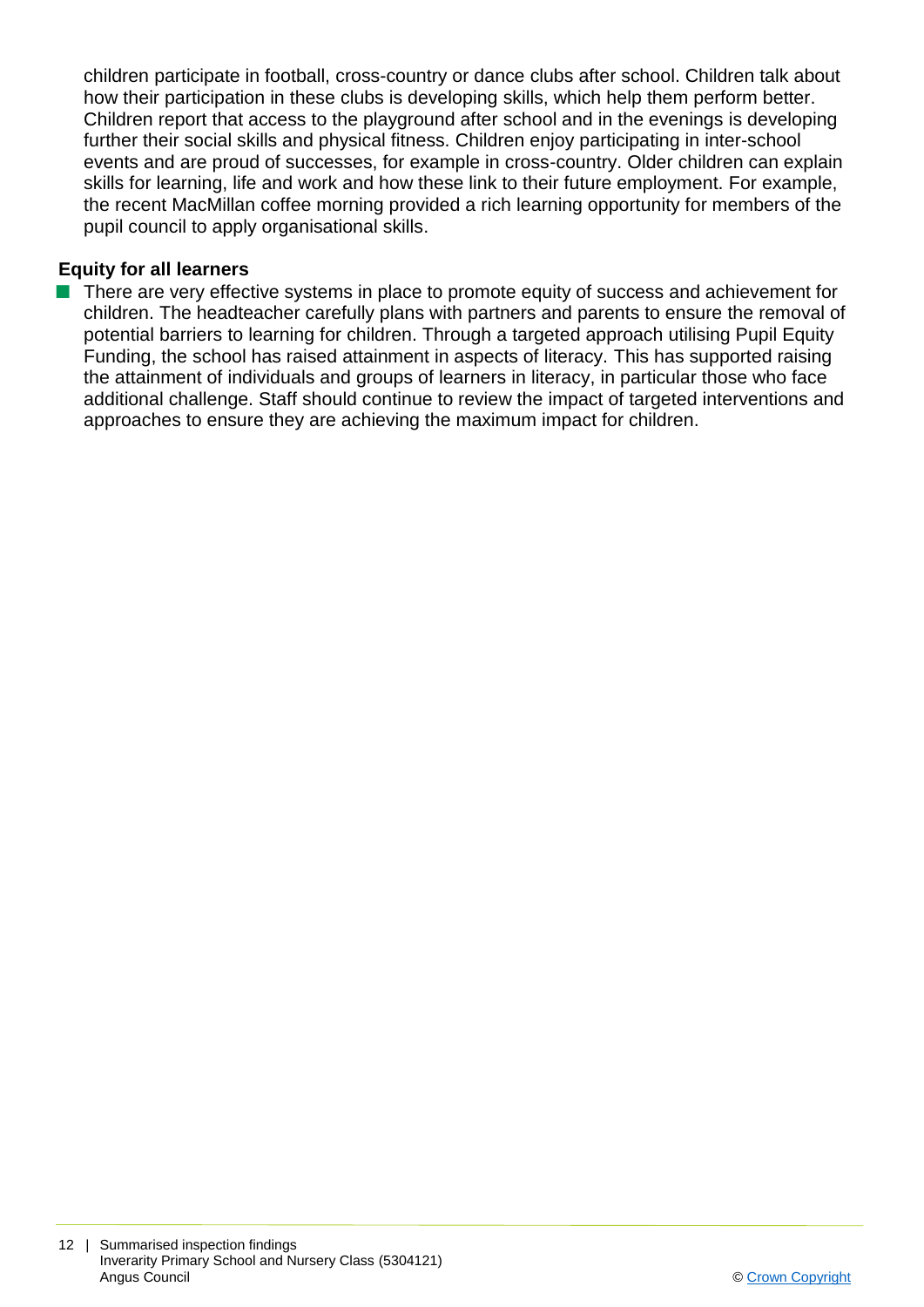# **Choice of QI: 2.2. Curriculum**

- $\blacksquare$  Rationale and design
- $\blacksquare$  Development of the curriculum
- Learning pathways
- Skills for learning life and work
- $\blacksquare$  The curriculum is responsive to children's interests and is based on experiences and outcomes from Curriculum for Excellence. The headteacher has rightly identified the curriculum review as a priority for the school. She is working with children, staff, parents and partners to review the curriculum rationale. She is using national guidance effectively to support this work and design a curriculum based around the unique context of the school. As a result of work in progress, the school is well placed to continue to develop their vision and rationale for the curriculum.
- The headteacher has accurately recognised the need to ensure learning pathways support progression in all areas of the curriculum. This includes the need for a shared understanding amongst staff of the four contexts for learning, to make the curriculum more meaningful.
- **n** Staff use progression pathways for literacy and numeracy well, alongside a range of resources across the curriculum. The school has focused on literacy development and there is clear guidance in place to support progression in reading and writing. The school should now ensure effective support and professional development leads to progression in listening and talking.
- **n** Staff use short, medium and long-term planning blocks for the curriculum. Staff are highly reflective practitioners. They review planning blocks of learning and adapt these in light of children's experiences and progress. Through professional dialogue, the headteacher and staff are usefully exploring the potential for developing creativity skills across the curriculum.
- Staff make good use of parents and partners to enrich learning. Staff enhance the curriculum through focused learning weeks involving a range of partners, for example, the eco gardening week with parents, grandparents and countryside rangers. Parents and partners share how skills and learning link to careers, supporting children's understanding of the world of work very well.
- Staff are gaining confidence in offering appropriate interdisciplinary learning opportunities for children. The focus on STEM in the upper stages very effectively linked classroom learning to relevant real-life contexts, working alongside partners.
- The school makes good use of outdoor learning opportunities in the playground, local community and beyond. There has been an increased focus on the development of outdoor learning over the last year. As identified by the headteacher and staff, positive plans are in place to continue to extend opportunities for outdoor learning. In taking this forward, staff should ensure that outdoor learning opportunities develop children's skills in a planned and progressive way.
- Children receive their entitlement to physical education. Children throughout the school learn French. As planned, the headteacher and staff need to provide a third language for the upper stages.
- Children use digital technology to support learning and to develop research and presentation skills. The number of digital devices has increased recently. With the forthcoming improved connectivity and professional learning, staff are well placed to develop further progressive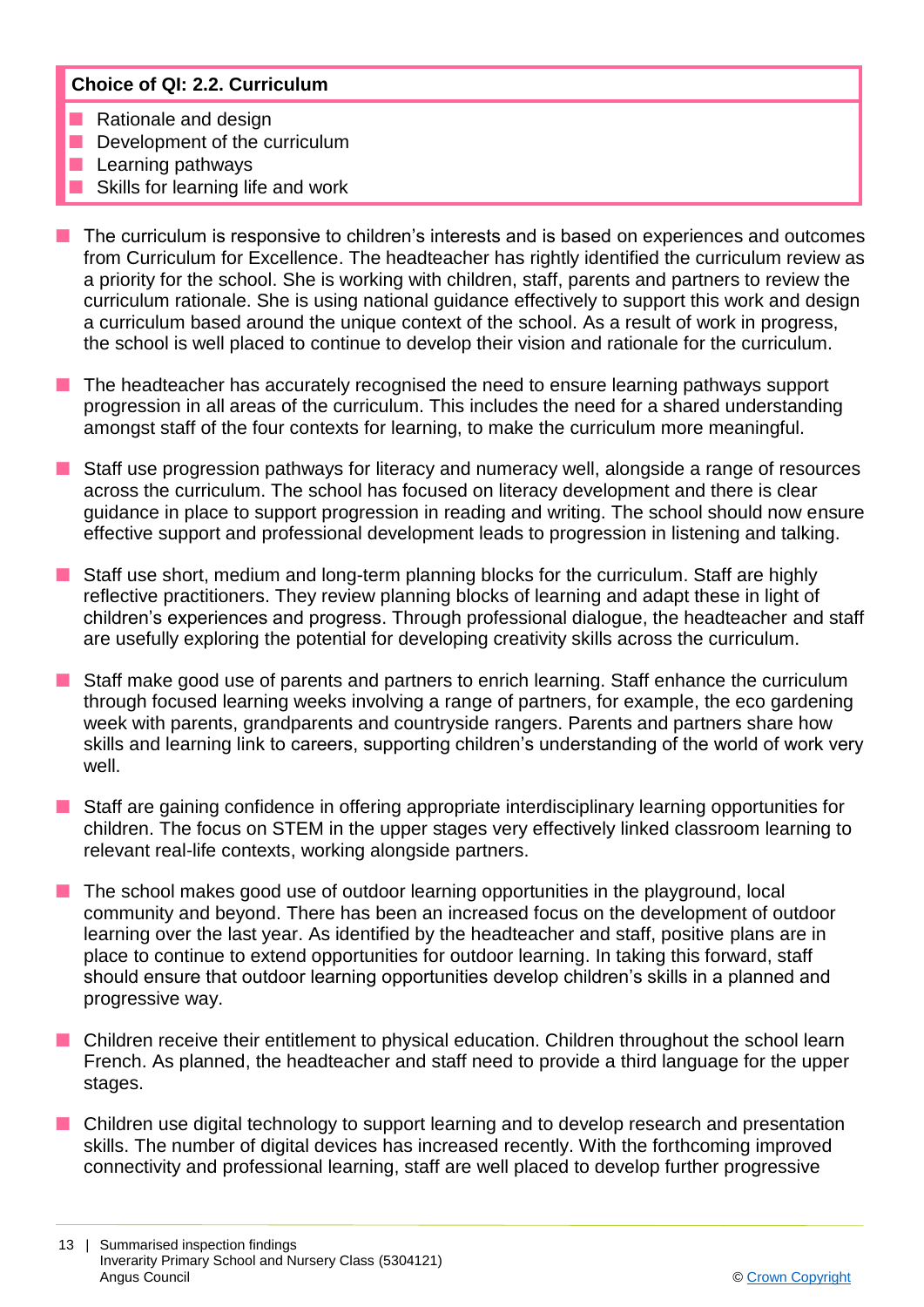opportunities for learning in digital technology. There is potential to utilise further opportunities for children to lead and share their learning with parents through digital technologies.

**T** Transitions from nursery to P1 are effective, with children supported in a range of useful ways. Children at the early stages create a DVD about life in P1 to share with nursery children. Workshops with parents support a shared understanding of literacy learning and teaching in the early years. Staff should extend opportunities for planned learning across nursery and early stages, to support progression and continuity in children's learning. The headteacher and staff work well with schools across their secondary school cluster. Staff plan and support transitions between classes and from primary to secondary well. Children in P7 are offered various useful opportunities throughout the year to learn and socialise with children from other schools in their cluster. This supports children in developing their confidence and making friendships. Extended transitions to secondary are in place for children who require this.